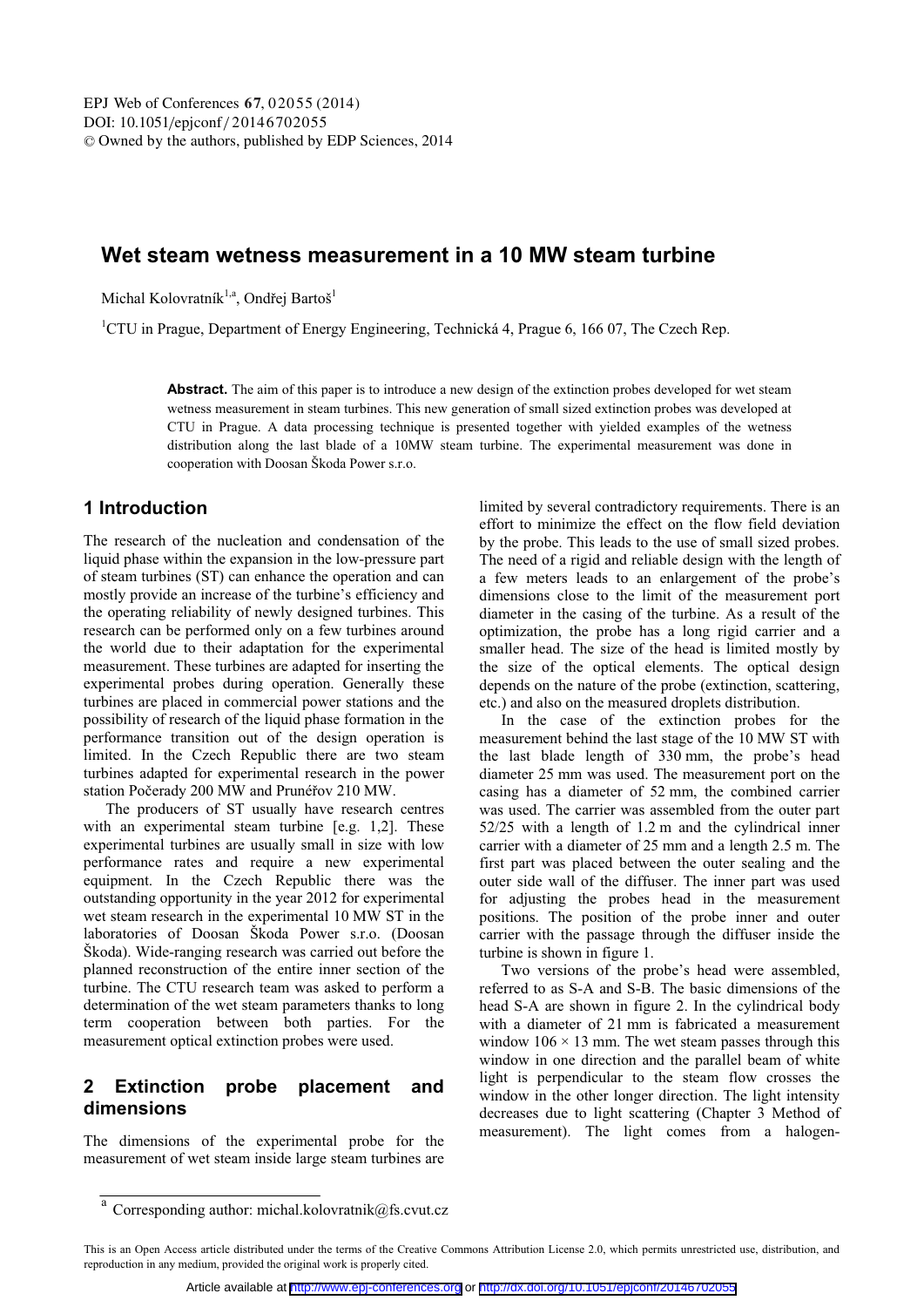deuterium source and is conducted by the fibre optics to the measurement window and collimated.

The length of the measurement section is  $\ell = 100$  mm and is defined by the optical windows. The second collimator collects the light on the other side of the measurement section and the light passes through the fibre optics out of the turbine to the external spectrometer.



**Figure 1.** The position of the extinction probe inside the turbine.

The entire optical system works with light in the range  $UV \div NIR$ , tj.  $\lambda \sim 200 \div 1000$  nm and spectral analysis is done in PC connected to the spectrometer. The probe's head is closed by a cover with a diameter of 25 mm. Under this cover the collimator is placed. The carrier tube contains the fibre optics, the tubing for the purging air for the optical windows, and the rod for inserting the head to the carrier. In this position of the probe's head all handling with the probe is done, as well as the data acquisition of the reference signals.



**Figure 2.** Dimensions of the probe's head S-A.

For the expected measurement with a low wetness the probe's head S-B was developed. The main difference in comparison with S-A is the double path of the light beam through the wet steam flow. This means that the thickness of the wet steam can be expected  $\ell = 2 \times 100 = 200$  mm. The dimensions of both probes head's are similar as seen in figure 3.



**Figure 3.** Dimensions of the probe's head S-B.

The light is conducted by fibre optics from the combined halogen-deuterium light source to the collimator in same manner as the previous case. Afterwards the first passage of the measurement section is returned by the prismatic reflector to the wet steam. After the second passage the light is collimated and conducted to the fibre optics out of the turbine to the

spectrometer. The prismatic reflector is shorter in comparison to the case of S-A and the cover of the probes tip is significantly shorter. The tubing for the purging air, fibre optics and the handling rod is basically the same as the case of S-A.

### **3 Method of measurement**

The measurement procedure with the extinction probes has two main stages. In the first stage the reference signal is acquired in order to know the dependence of the light intensity  $I_0$  and wavelength  $\lambda$  without any water droplets in the measurement section. Then follows the second stage of measurement in the wet steam and again the dependence of *I* and  $\lambda$  is acquired. Due to the light scattering on the water droplets in the wet steam, the light intensity *I* is lower then *Io*. An example of the acquired data is in figure 4.<br> $30000$ 



**Figure 4.** An example of the acquired and data processed data.

Processing the data requires the determination of the extinction ratio  $I/I<sub>o</sub>=f(\lambda)$ , then with the application of the Mie theory of light scattering on water droplets one can find the size distribution of the droplets  $\varphi(D)$  and the wetness of the wet steam *y*. In general the solution leads to solve a system of Fredholm integral equations of the first kind [3].

$$
\frac{1}{\ell} \ln \left( \frac{I_o}{I} \right)_i = \frac{\pi}{4} N_v \int_0^{D_{\rho}} Q(\pi D / \lambda_i) \cdot \varphi(D) \cdot D^2 dD \qquad (1)
$$

Where  $\ell$  is the length of the measurement section of the probe,  $N_v$  is the volumetric number density of droplets,  $Q(\pi D/\lambda)$  is the extinction coefficient according the Mie theory, *D* droplet diameter,  $\varphi$ (*D*) size distribution function of the droplets and  $i = 1,2,...k$  is the chosen number of the particular wavelengths  $\lambda_{1,2,3,\dots,k}$  and this present the number of the equation in the system.

#### **4 Steam wetness determinations**

A crucial question for interpreting the yielded results is the suitable evaluation method. The problem is hidden in the above-mentioned equation system. To yield the desired size distribution function it is necessary to solve the ill-posed system of Fredholm equations of the first kind. The solution of the system – the size distribution function  $\varphi(D)$  - is very sensitive to small changes in the input data, in this case the extinction ration for the chosen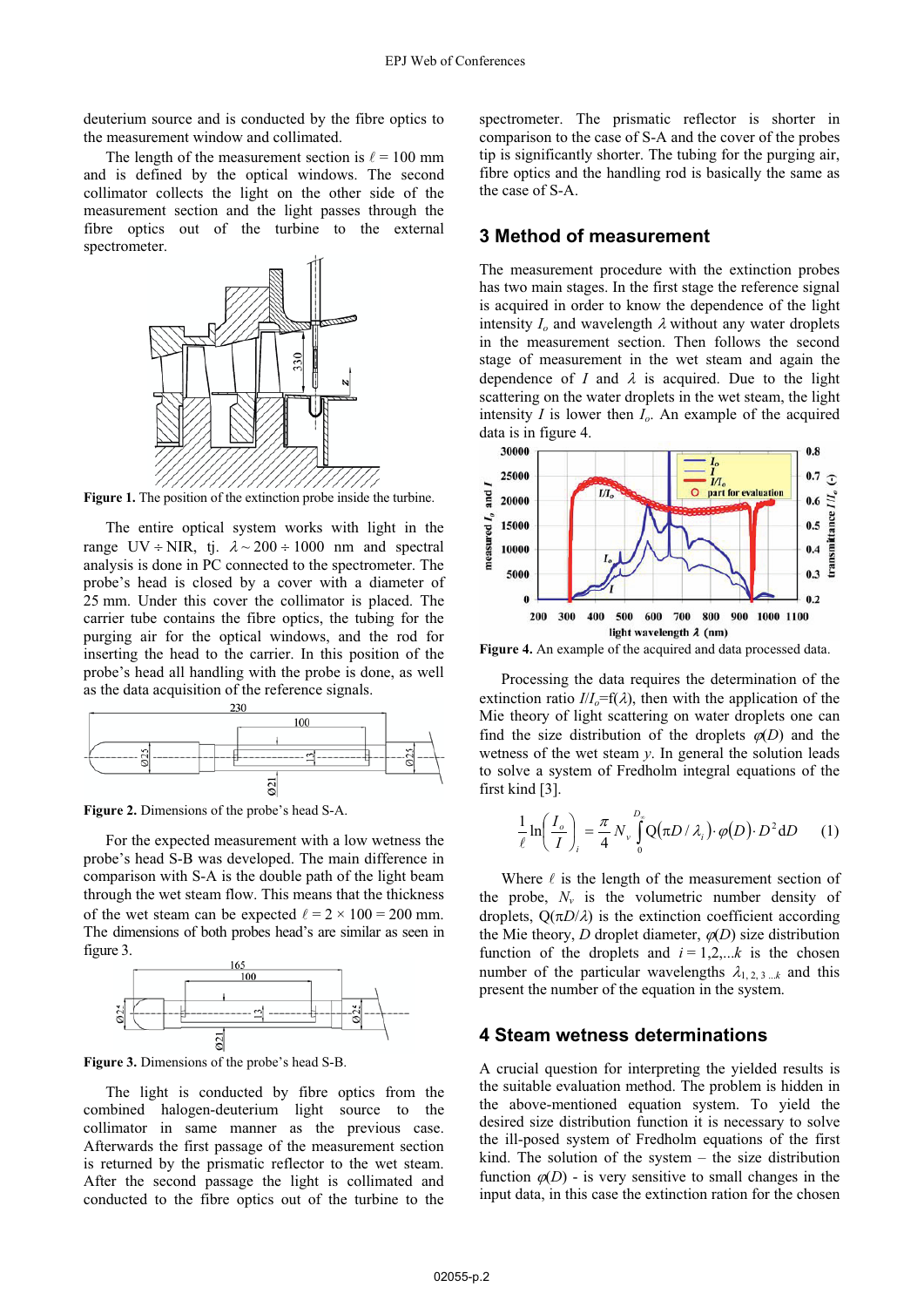wavelength  $(I/I_o)_I = f(\lambda_i)$ ,  $i = 1,2,...k$ . This creates the need for highly precise measurements and the responsible choice of the used wavelength range, which is important for identifying the polydisperse system of the droplets.

The numerical solution of the equation system (determination of the function  $\varphi(D)$ ) was done by the regularization technique RNL developed at the Department of Energy Engineering at the Faculty of Mechanical Engineering CTU in Prague [4]. This technique is suitable for the data processing of the integral properties of polydisperse systems like the Sauter Mean Diameter and the wetness from the measured light extinction. These properties are described by the following relations  $(2)$  and  $(3)$ :

Sauter Mean Diameter

$$
D_{32} = \frac{\int_{D_{\text{min}}^{D_{\text{max}}}}^{\text{D_{\text{max}}}} \varphi(D) D^3 \text{d}D}{\int_{D_{\text{min}}^{D_{\text{max}}}}^{\text{D_{\text{max}}}} \varphi(D) D^2 \text{d}D}
$$
(2)

Steam wetness

$$
y = \frac{I}{1+I} \tag{3}
$$

where  $I = \frac{\pi}{6} \frac{\rho_k}{r} N_v \frac{D_{\text{max}}}{r}$  $\frac{\pi}{6} \frac{\rho_{\scriptscriptstyle{k}}}{\rho_{\scriptscriptstyle{p}}} N_{\scriptscriptstyle{\nu}} \int\limits_{D_{\rm min}}^{D_{\rm max}} \!\!\!\! \varphi(D) D^3$ *D v p*  $I = \frac{\kappa}{6} \frac{P_k}{\rho_n} N_v \int\limits_{D} \varphi(D) D^3 dD$  $\rho$ 

 $\rho_k$  and  $\rho_p$  is the density of liquid and vapour respectively.

The knowledge of the liquid phase in the expanding steam inside the 10 MW ST yielded from the data processing of the extinction measurement are presented as the examples of the wetness distribution along the last blade. The measurement was performed for several different operational stages.

#### **5 Experimental measurements**

The measurement with the extinction probes was carried out behind the last stage of the 10 MW turbine. On the upper part of the turbine casing are two measurement ports, their position from the condenser side is shown in figure 5.



**Figure 5.** Left and right measurement port.

These measurement ports are sealed by packing and closed by the gate valve and it is possible to insert the probe inside the turbine when the turbine is under operation.

The position of the extinction probe in the diffuser behind the last stage of the ST is shown in figure 1. Outside the casing on the carrier of the probe are mounted handling elements for the rotating, positioning and closing (inserting inside the carrier) of the probe's head.

The position of the probe's head is determined by the coordinate *z* (figure 1) as the position of the measurement section centre from the inner wall of the output diffuser. The inner wall of the output diffuser has an embedded hole where the passive part of the probe can be hidden within the measurement close to the wall. This adaptation of the experimental turbine can provides the advantage for measuring close to the wall. The minimal value of the *z* coordinate was  $z_{min} \sim 60$  mm.

Changing the radial position of the probe makes it possible to measure in several positions and collect the wetness distribution along the blade height. In this case the measurement was done in five positions with sequential opening and closing of the probe. In every position 10 particular measurements were done with the open and closed measurement section. After measuring in all positions, the turbine operation was changed and measurements were repeated.

#### **6 Wetness measurement in 10 MW ST**

The main goal of the measurements on the experimental five stages 10 MW ST in the laboratories Doosan Škoda was to achieve detailed wetness distribution along the last blade for several different operations of the ST.

For the measurement 2 modifications of the probe's head S-A and S-B were used. The position of the probe is clear from figures 1 and 5. The last blade of the 10 MW ST has a length of 330 mm. The measurement section in the probe's head is 100 mm. The radial distance between the inner and outer wall of the diffuser is 360 mm. For the evaluation of the repeatability was measured 10 times in each of 5 positions (figure 6) noted P1, P2, P3, P4 and P5.



Figure 6. The measuring positions schema.

Coordinate *z* starts on the inner wall of the diffuser and the measured positions are in the following table 1.